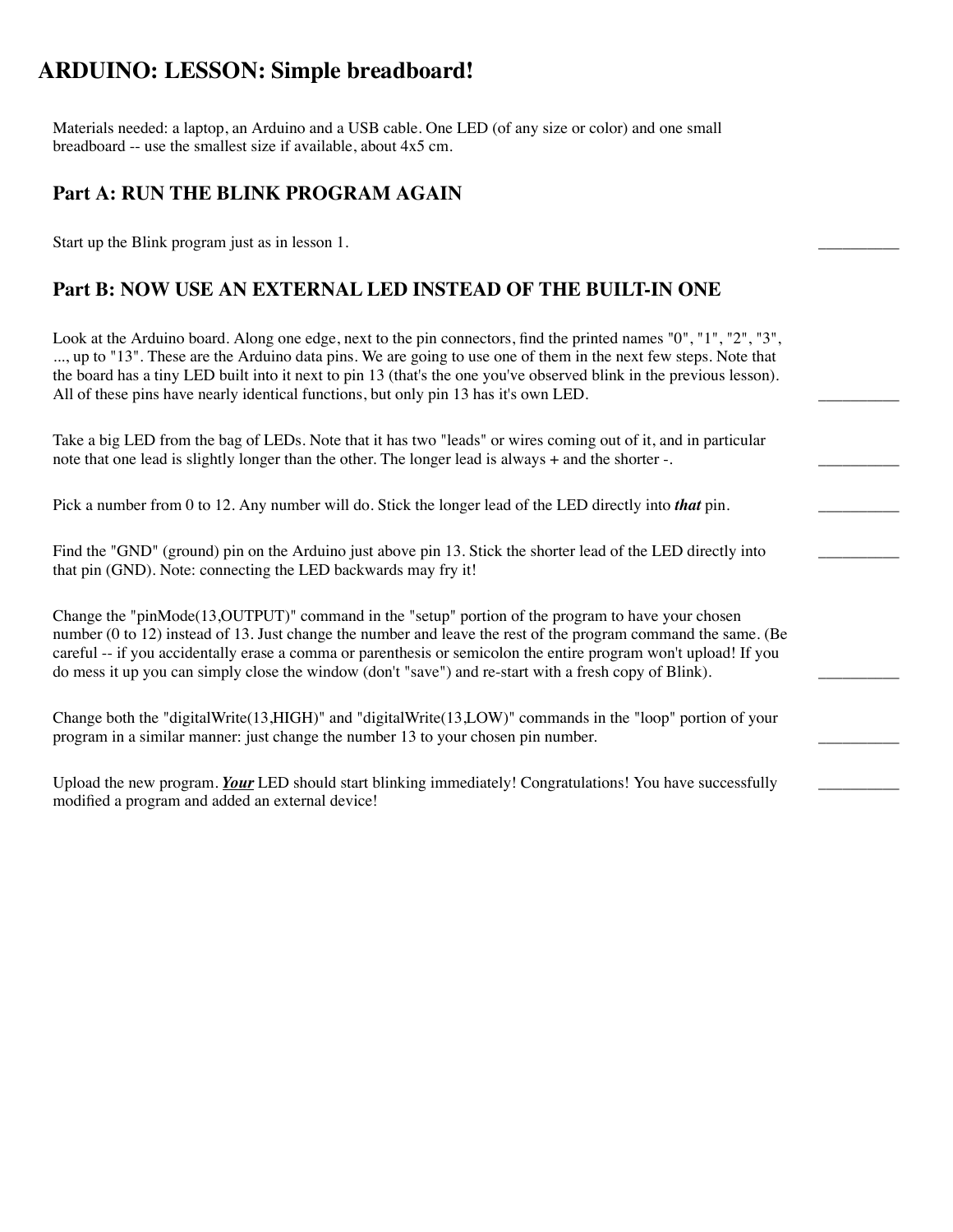# **Part C: Extend the LED to a breadboard**

Get a breadboard. (Preferably one of the smallest ones). Also get two jumper wires of medium length and any color (but use two different colors so you can tell them apart!).

Remove your LED from the Arduino. Instead, stick the two jumpers into the Arduino in the same two pins (holes) the LED had been in--that is, one in GND and one in your chosen pin.

Stick the other ends of the two jumpers into two different rows on the breadboard. (See the picture below).

Insert the two leads of the LED into the breadboard. The short lead must be stuck in the same row as the jumper that goes to GND and the longer lead must be stuck in the same row as the jumper that comes from your chosen data pin. \_\_\_\_\_\_\_\_\_\_



Here is a picture of what the final setup should look like: (I choose to use pin 6)

If you have done this correctly your LED shoud be blinking again! Show it to your supervisor!